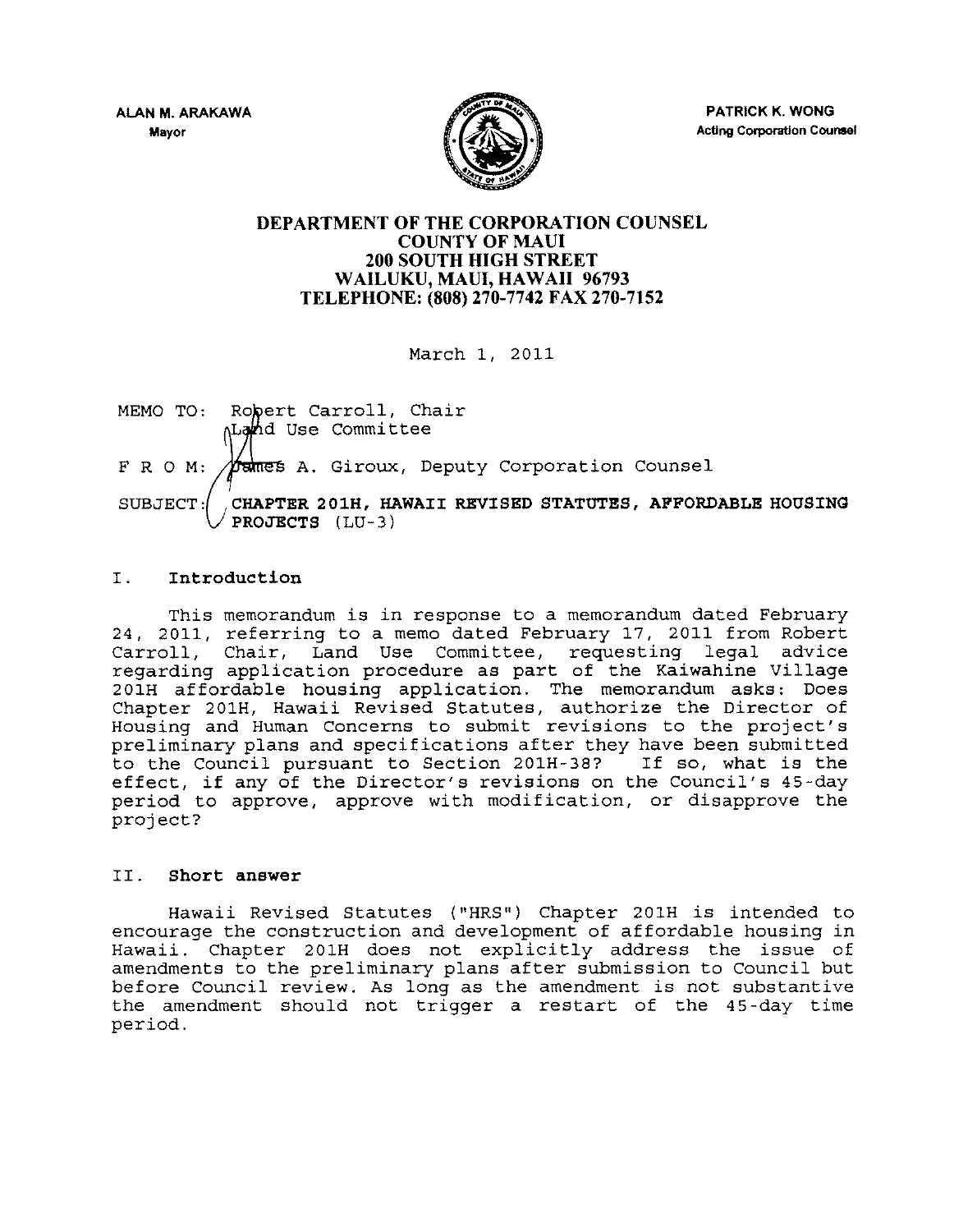Robert Carroll, Chair Land Use Committee March 1, 2011 Page 2

#### III. **Background**

HRS 201H-38 states in relevant part:

201H-38. **Housing development; exemption from statutes. ordinances. charter provisions. and rules.** (a) The corporation may develop on behalf of the State or with an eligible developer, or may assist under a government assistance program in the development of, housing projects that shall be exempt from all statutes, ordinances, charter provisions, and rules of any government agency relating to planning, zoning, construction standards for subdivisions, development and improvement of land, and the construction of dwelling units thereon; provided that:

- (1) The corporation finds the housing project is consistent with the purpose and intent of this chapter, and meets minimum requirements of health and safety;
- (2) The development of the proposed housing project does not contravene any safety standards, tariffs, or rates and fees approved by the public utilities commission for public utilities or of the various boards of water supply authorized under chapter 54;
- (3) The legislative body of the county in which the housing project is to be situated shall have<br>approved the project with or without the project with modifications:
	- $(A)$  The legislative body shall approve, approve with modification, or disapprove the project by resolution within fortyfive days after the corporation has submitted the **preliminary plans and specifications** for the project to the legislative body. If on the forty-sixth day a project is not disapproved, it shall be deemed approved by the legislative body;
	- (B) No action shall be prosecuted or maintained against any county, its officials, or employees on account of actions taken by them in reviewing, approving, modifying, or disapproving the plans and specifications; and
	- (C) **The final plans and specifications for the project shall be deemed approved by the legislative body if the final plans and specifications do not substantially deviate from the preliminary plans and speCifications ...** (emphasis added).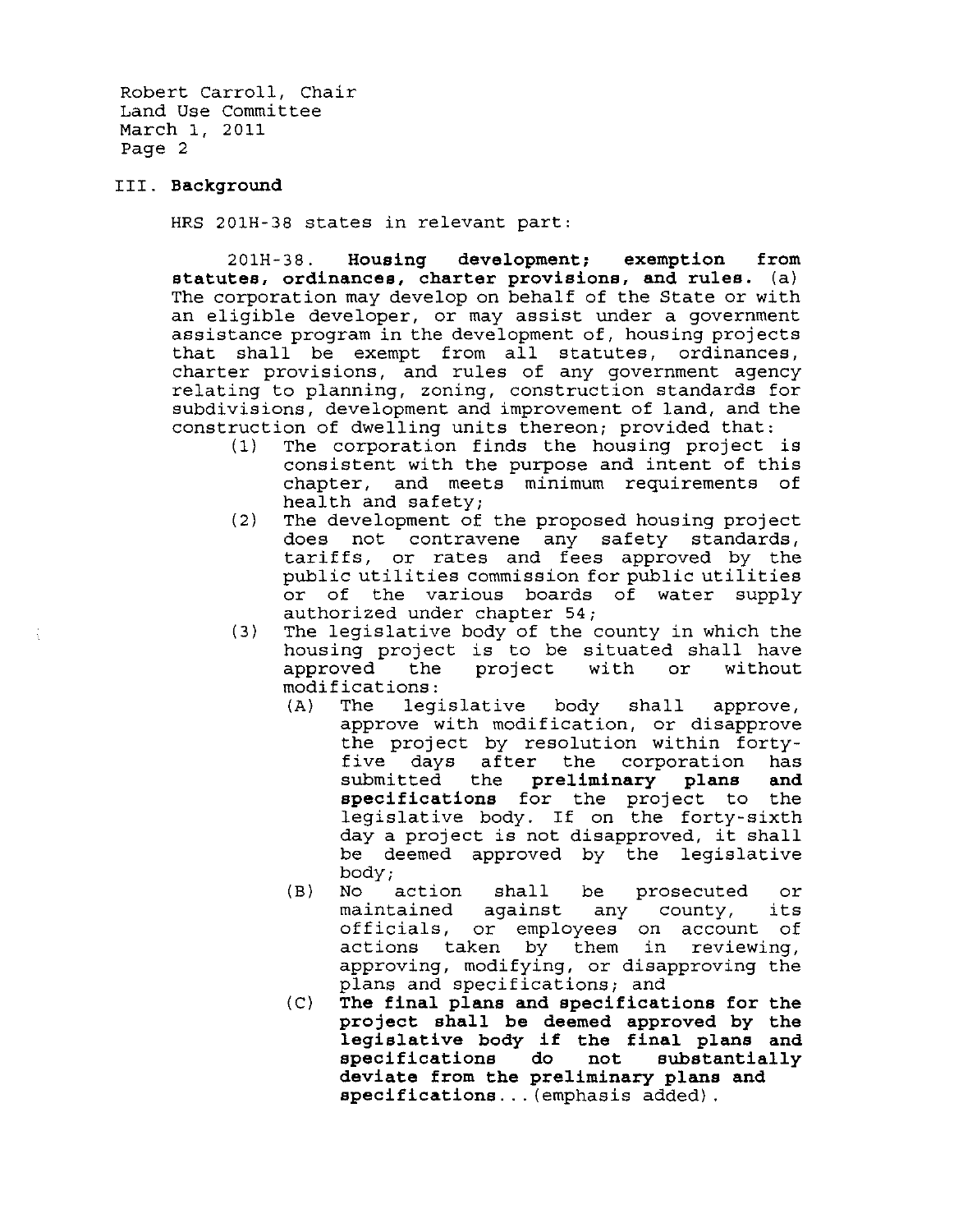Robert Carroll, Chair Land Use Committee March 1, 2011 Page 3

HRS Section 46-15.1 states in relevant part:

(a) Any law to the contrary notwithstanding, any county shall have and may exercise the same powers, subject to applicable limitations, as those granted the Hawaii housing finance and development corporation pursuant to chapter 201H insofar as those powers may be reasonably construed to be exercisable by a county for the purpose of developing, constructing, and providing low-<br>and moderate-income housing...

(d) The provisions of this section shall be construed liberally so as to effectuate the purpose of<br>this section in facilitating the development, this section in facilitating the development, construction, and provision of low- and moderate-income housing by various counties.

HRS Chapter 201H is clear that there may be changes from preliminary to final applications even in cases were the legislative body takes no action. The only guidance is that the final plan can not substantially deviate from the preliminary plan.

### IV. **Discussion**

HRS Chapter 201H is silent on the issue of amending an application after submitting it to Council but before Council reviews it. Looking at the spirit and totality of HRS Chapter 201H we must see that an amendment to the applications is possible as long as it can reasonably be construed to further the purpose of HRS 201H and that it does not substantially deviate from the original application.

The Legislature has acknowledged that the complexities of the Land Use Law in Hawaii and the procedural pitfalls of processing permits can be seen as factors that hinder the development of affordable housing in Hawaii.'

However, the Council's ability to make a reasonably informed decision could be hampered if major changes were made by the applicant after submission but prior to review.

<sup>&</sup>lt;sup>1</sup> See Affordable Housing Task Force, Housing and Community Development Corporation of Hawaii, Report to the Twenty-Third Legislature 1-7 (Haw. 2005).